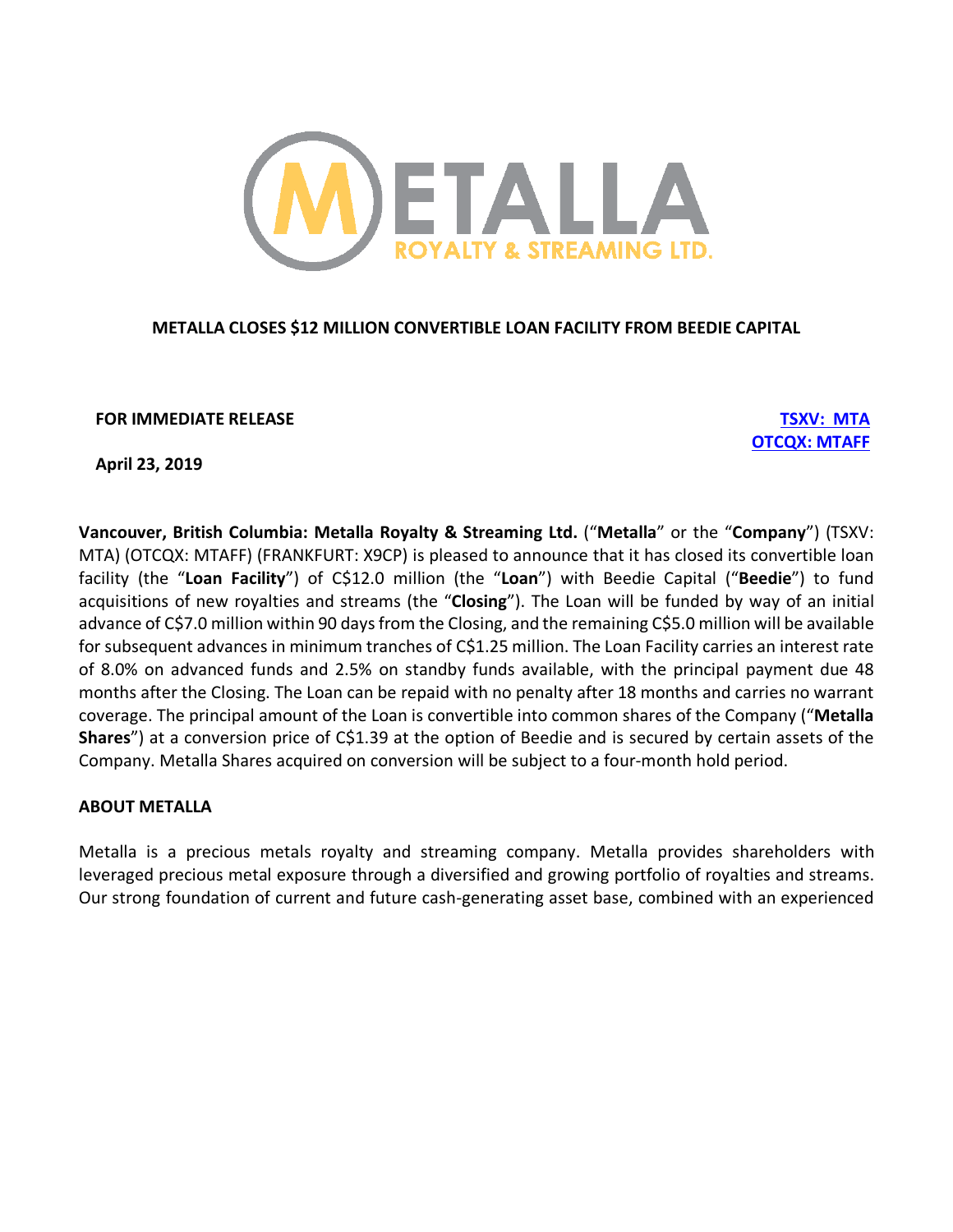team gives Metalla a path to become one of the leading gold and silver companies for the next commodities cycle.

For further information, please visit our website at www.metallaroyalty.com

### **ON BEHALF OF METALLA ROYALTY & STREAMING LTD.**

(signed) "Brett Heath"

President and CEO

#### **CONTACT INFORMATION**

#### **Metalla Royalty & Streaming Ltd.**

Brett Heath, President & CEO Phone: 604-696-0741 Email: info@metallaroyalty.com

Kristina Pillon, Investor Relations Phone: 604-908-1695 Email: kristina@metallaroyalty.com

Website: www.metallaroyalty.com

*Neither the TSXV nor its Regulation Services Provider (as that term is defined in the policies of the Exchange) accept responsibility for the adequacy or accuracy of this release.*

#### *Cautionary Note Regarding Forward-Looking Statements*

*This press release contains "forward-looking information" and "forward-looking statements" within the meaning of applicable Canadian and U.S. securities legislation. The forward-looking statements herein are made as of the date of this press release only, and the Company does not assume any obligation to update or revise them to reflect new information, estimates or opinions, future events or results or otherwise, except as required by applicable law.* 

*Often, but not always, forward-looking statements can be identified by the use of words such as "plans", "expects", "is expected", "budgets", "scheduled", "estimates", "forecasts", "predicts", "projects", "intends", "targets", "aims", "anticipates" or "believes" or variations (including negative variations) of such words and phrases or may be identified by statements to the effect that certain actions "may", "could", "should", "would", "might" or "will" be taken, occur or be achieved. Forward-looking statements and information include, but are not limited to, statements with respect to the proposed use of proceeds from the Loan, and proposed future transactions Metalla may undertake and their expected timing. Forward-looking statements and information are based on forecasts of future results, estimates of amounts not yet determinable and assumptions that, while believed by management to be reasonable, are inherently subject to significant business, economic and competitive uncertainties, and contingencies. Forward-looking statements and information are subject to various known and unknown risks and uncertainties, many of which are beyond the ability of Metalla to control or predict, that may cause Metalla's actual results, performance or achievements to be materially different from those expressed or implied thereby, and are developed based on assumptions about such risks, uncertainties*  and other factors set out herein, including but not limited to: the requirement for regulatory approvals and third party consents, the impact of general business *and economic conditions, the absence of control over the mining operations from which Metalla will purchase gold and receive royalties, including risks related to international operations, government relations and environmental regulation, the inherent risks involved in the exploration and development of mineral properties; the uncertainties involved in interpreting exploration data; the potential for delays in exploration or development activities; the geology, grade and continuity of mineral deposits; the possibility that future exploration, development or mining results will not be consistent with Metalla's expectations; accidents, equipment breakdowns, title matters, labor disputes or other unanticipated difficulties or interruptions in operations; fluctuating metal prices; unanticipated costs and expenses; uncertainties relating to the availability and costs of financing needed in the future; the inherent uncertainty of production and cost estimates and the potential for unexpected costs and expenses, commodity price fluctuations; currency fluctuations; regulatory restrictions, including environmental regulatory restrictions; liability, competition, loss of key employees and other related risks and uncertainties. Metalla undertakes no obligation*